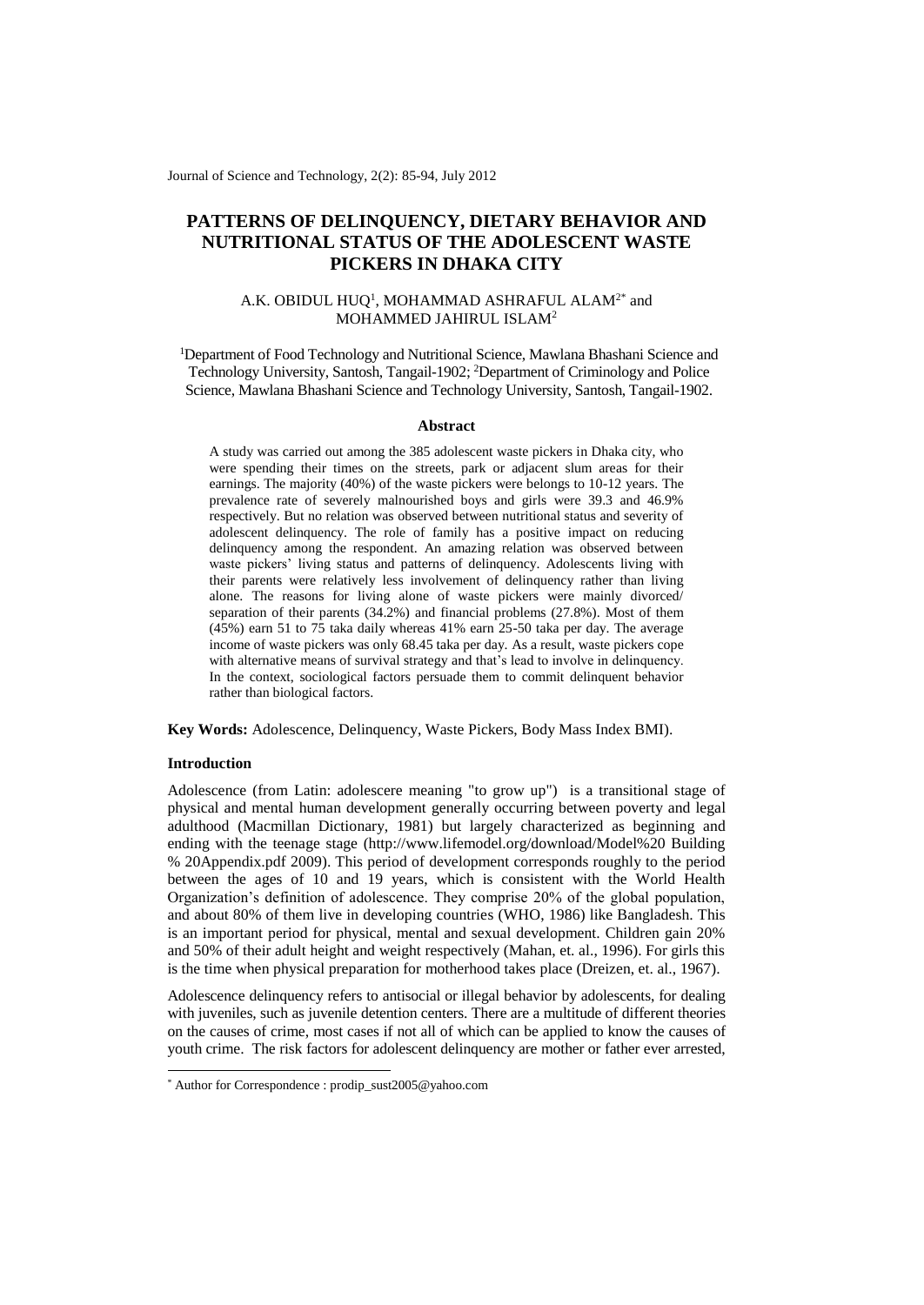one or more family transitions (death, divorce, trauma and family upheaval), client of child protection, early severe antisocial behavior (Barnes & Teeters, 2003).

Delbert Elliot shows his study among 1726 people in the age of 11-17 as belonging lower class are more likely to commit crime or delinquent activities than middle class people such as burglary, robbery, assault, and sexual assault. Sutherland (1939) shows in his differentials association theory with nine propositions that criminal behavior is learned through social interactions (Adler, et. al., 2004). Travis Hirschi demonstrated that boys with delinquent friends are more likely to become delinquent. The process of reaction formation among delinquent boy:



**(**Adler, *et. al.,* 2004**)**

Hirschi shows in his micro-sociological perspective that four types of social bond that promote socialization and conformity like: attachment, commitment, involvement and belief. The stronger these bond, he claimed the less likelihood of delinquency and weakness in any of the bonds was associated with delinquent behavior (Adler, et. al., 2004).

Waste Pickers are "Those who collect classify and sell recyclable materials from mixed waste" (Furedy, 1990). General characteristics of the waste pickers are poor, low education, no skill to be employed in other sectors (Eerd, 1997). Waste picking is one of the worst forms of child labour, Adolescents working alongside their families, work for little or no pay, most likely to be poor and come from families with low education. Reasons for working as a waste picker are poverty, unable to enrol in school, help parents to support the family (Flores & Sogot, 2006). There are waste pickers in both rich and poor countries all around the world. The majority, however, are on the streets in developing countries, mainly as a direct result of poverty. These adolescent survive by begging or doing things like shining shoes or sorting rubbish to sell salvaged scraps. Some, particularly girls, get coerced into the sex trade**.** All waste pickers don't live with their family, are not in school and have no official person or institution to care for them. They lack the support offered by a family and must fend for themselves but according to UN CRC 1989, 'A child should have the rights to optimum development of his/her personality with love and affection, understanding in familial environment' (UNICEF, 2010).

Estimated number of waste pickers in Bangladesh: 445,226 (of which 75% are in Dhaka city); 53% boys, 47% girls. All categories of waste pickers are called *Tokai* ('rag pickers') by the general public, although they may be engaged in a range of petty trading/ employment/criminal activities. According to Ahmed, among the street children covered in the survey, 48-7% were of age 11-14 years, 26% were of age 14-17 and 25% of age 5-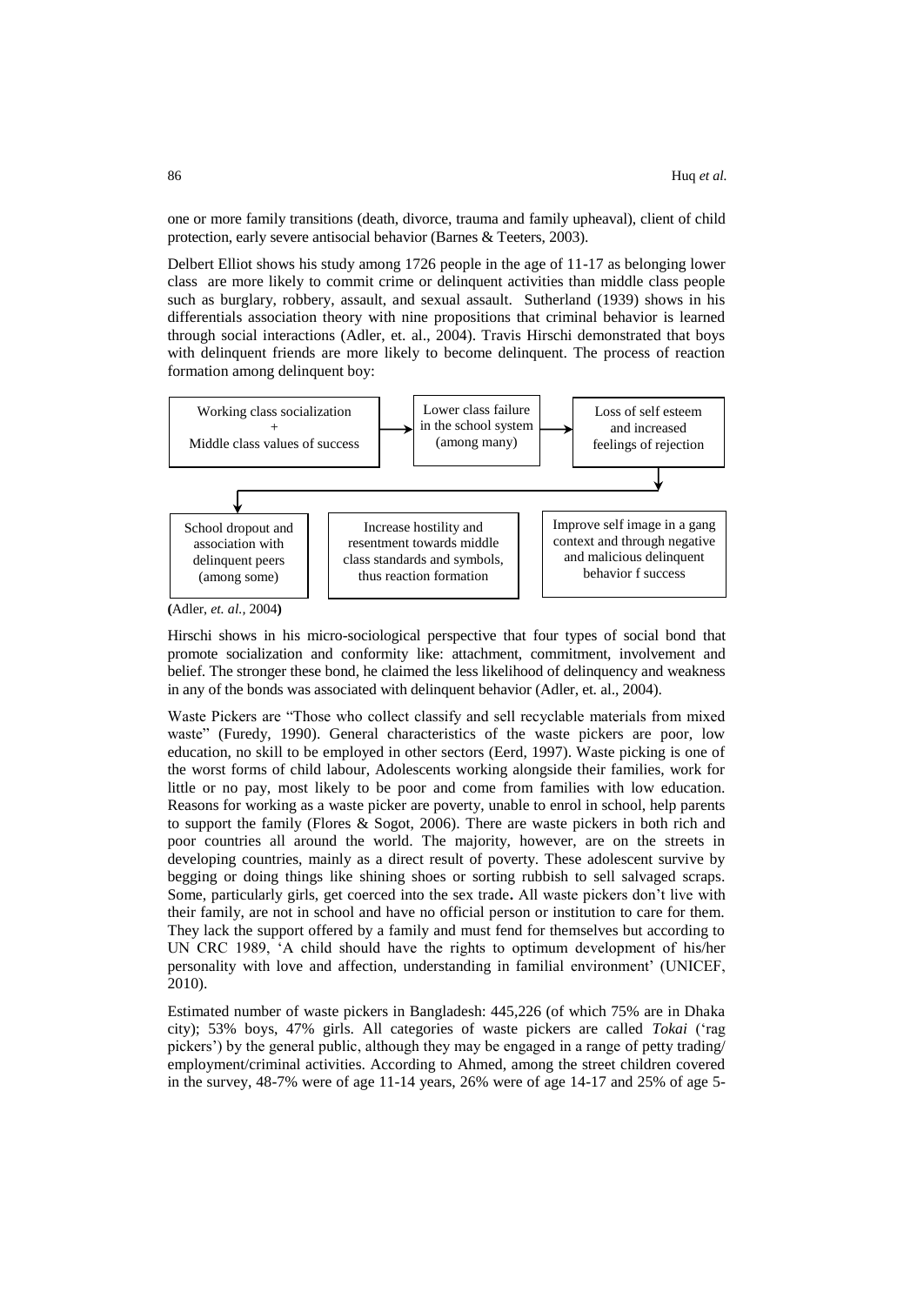11 years. Girls were relatively younger (average age 11.5 years) compared to boys (average age 12.2 years) (Ahmed, 2003).

According to the Bangladesh Institute of Development Studies (BIDS) report in December 2004 a total number of street children in Bangladesh is 6,74,178 who can do nothing but put up with abuse. Being deprived from education and proper care those children lose their sense of right and wrong. Peer influences also play a big role in leading them astray. Growing number of street children pose a threat to the society. Teenager criminals are feared to be more desperate. Due to adventurism characteristic of young age, they will not hesitate to commit crimes without the slightest thought of their own safety. Street children, who collect recyclable goods from the streets to make a living, were forced into begging as the streets were the arena for political violence. Due to increased police vigilance over the opposition blockade programme, these homeless children were also subjected to police abuse and repression. There is an alarming rise in the victimization of street girls aged between 9 and 18 by pornographers, they said and called for combined efforts of the government and NGOs to combat it. Poverty as a reason for children to migrate to urban areas, and lauded the role NGOs are playing in the rehabilitation of sexually abused street children and motivating the community positively (Patt, 2010). During the adolescence age, children do not have a friendly relation with parents and therefore, cannot share their problem with parents. As a result, they conceal the fact even if they are tortured and suffer from mental distress (Save the children, 2009). Waste pickers throughout the world are subjected to physical abuse by police or have been murdered outright, as governments treat them as a blight to be eradicatedrather than as children to be nurtured and protected. They are frequently detained arbitrarily by police simply because they are homeless, or criminality charged with vague offenses such as loitering, vagrancy, or petty theft. They are tortured or beaten by police and often held for long periods in poor conditions. Girls are sometimes sexually abused, coerced into sexual acts, or raped by police. Waste pickers also make up a large proportion of the children who enter criminal justice systems and are taken finally to correctional institutions that are euphemistically called schools, often without due process. Few advocates speak up for these children, and few waste pickers have family members or concerned individuals willing and able to intervene on their behalf.

Waste pickers in Rwanda were predominantly adolescent boys, almost half of whom were homeless (42%), with a high proportion of orphaned children or children who had lost at least one parent. Two variables predicted homelessness: child's guardian and reason for being in street. Qualitative accounts of children conveyed the impact of death of family members, repatriation, imprisonment of parents, and poverty on their lives (Veale & Dona, 2001). Children may be lured by the prospect of a more exciting life in the city or a chance to earn money. The reality is that they usually live in terrible conditions with no-one to protect them and often no record that they even exist. They can easily end up working for little pay in dangerous conditions. They are at risk of sexual abuse and exposure to sexually transmitted infections. Some turn to drugs as a way of coping, or crime as a means to survive, which involves them with the police. While many police are just doing their jobs, others harass or take advantage of vulnerable waste pickers. Waste pickers of all age group are exposed to the harshness and cruelty of street life characterized by exploitation. The waste pickers does not have any secured place to sleep at night; which exposes them to excessive rain, cold or sunshine. The Police, Mastan (derailed criminal) and night guards also frequently disturb them when they sleep on the street or platforms. They do not have enough food to eat; frequently they have to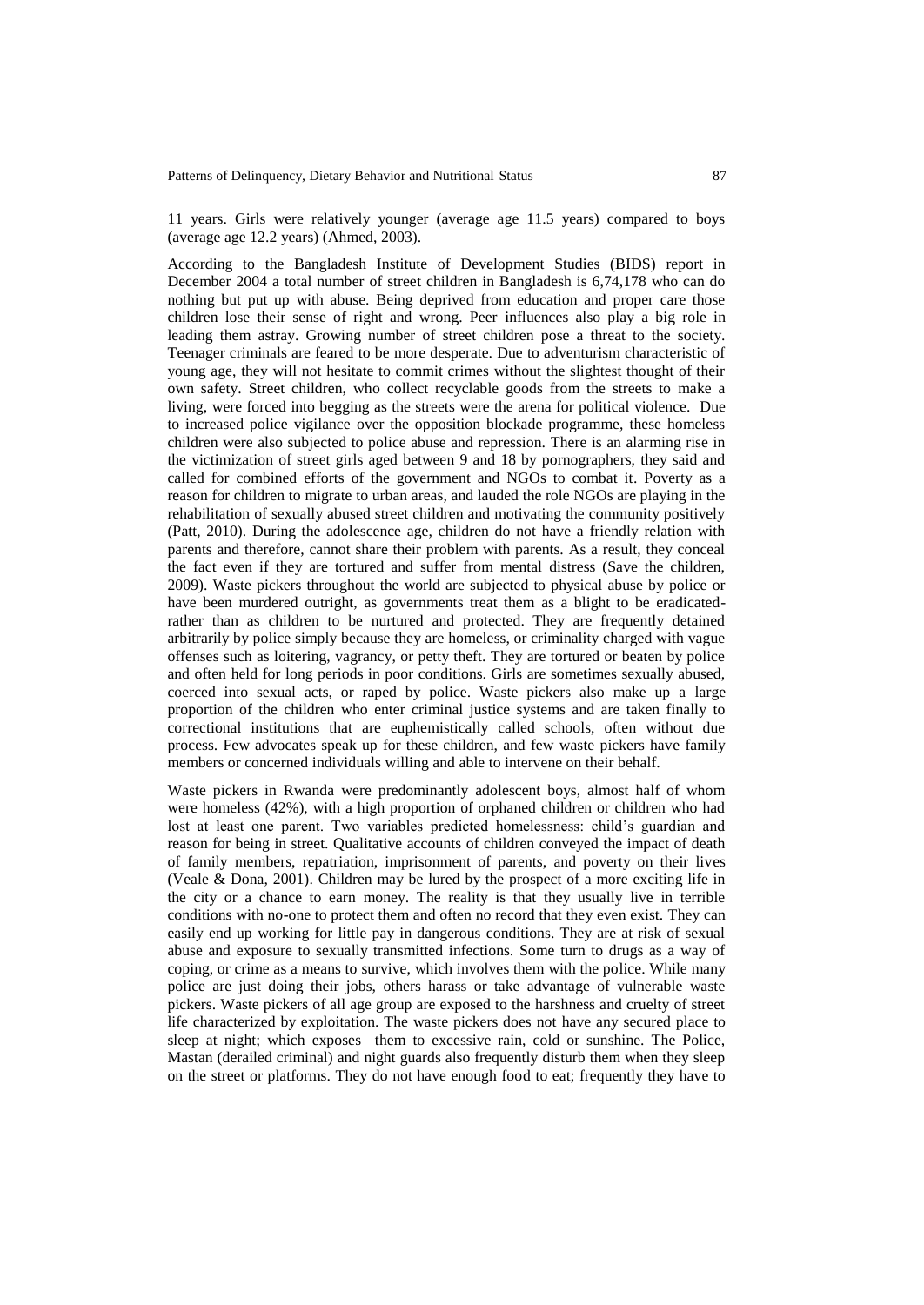remain half-fed. They do not have adequate winter clothing, nor do they have hygienic toilet facilities. The combination of a variety of factors including poor diet and nutrition coupled with unhygienic living conditions increases waste picker's exposure to health risks. As a result, most of the waste pickers suffer from various diseases (Hoq, 2004).

The waste pickers' access to basic amenities likes primary education, health care and legal protection is largely excluded from the present system (Lawrence, et. al., 2006). Several factors are contributing the increase of the number of waste pickers and in Bangladesh out of 10 urban children live under difficult circumstances and are involved in dangerous and hazardous activities. Poverty, inadequate housing, poor healthcare, malnutrition, unemployment and lack of education have all contributed to the incidents of child and adolescent annihilation, abuse and neglect. There is violation of rights at every stage of their lives, having no means and access to protection or a support structure to prevent exploitation or negligence. The waste pickers health and nutritional status as well as their life style is bully due to absence or lack of safety, shelter, food security and any mechanism to prevent their abuse.

### **Methods and Materials**

The study was conducted among the 385 waste pickers in urban Dhaka selected randomly from the four renowned park areas namely Dhaka University campus area, Dhanmondi lake park area, Ramna park and Bahadur Shah park during January 2010 to June 2010.

The Sample size (n) was calculated by the following formula:

Where,

$$
n=\frac{z^2pq}{d^2}\ =384
$$

 $n =$  desired sample size

- $z =$  normal standard deviation confidence level of set will be 95 %, which corresponds to 1.96.
- $p =$  the estimated prevalence (assume 0.5 or 50%)
- $q = 1-p. =1-0.5=0.5$
- $d =$  degree of accuracy desired usually set at 5% (0.05)

The purpose and nature of the study was explained to each participant and after getting the verbal consent, they were recruited in the study. Among them 257 were boys and 128 were girls whom were interviewed for the study.

#### *Development of Questionnaire*

A questionnaire was developed containing both closed  $\&$  open ended questions to obtain relevant information on anthropometric, socioeconomic, adolescent delinquency and dietary condition of the adolescent. All questions were designed, pretested, modified and resettled to obtain and record information easily. Any modification necessary were then made and a final recoded, pretested questionnaire was drawn up.

#### *Anthropometric Assessment*

The anthropometric data were collected based on standard methods. Age of the subjects under study was determined by interview. Measurements of weight and height were obtained from all subjects. The subjects were weighed wearing minimal cloths and bare footed. Their weight measurements were obtained using a bathroom weighing scale and the average was calculated and recorded to the nearest 0.1 kg. The height was measured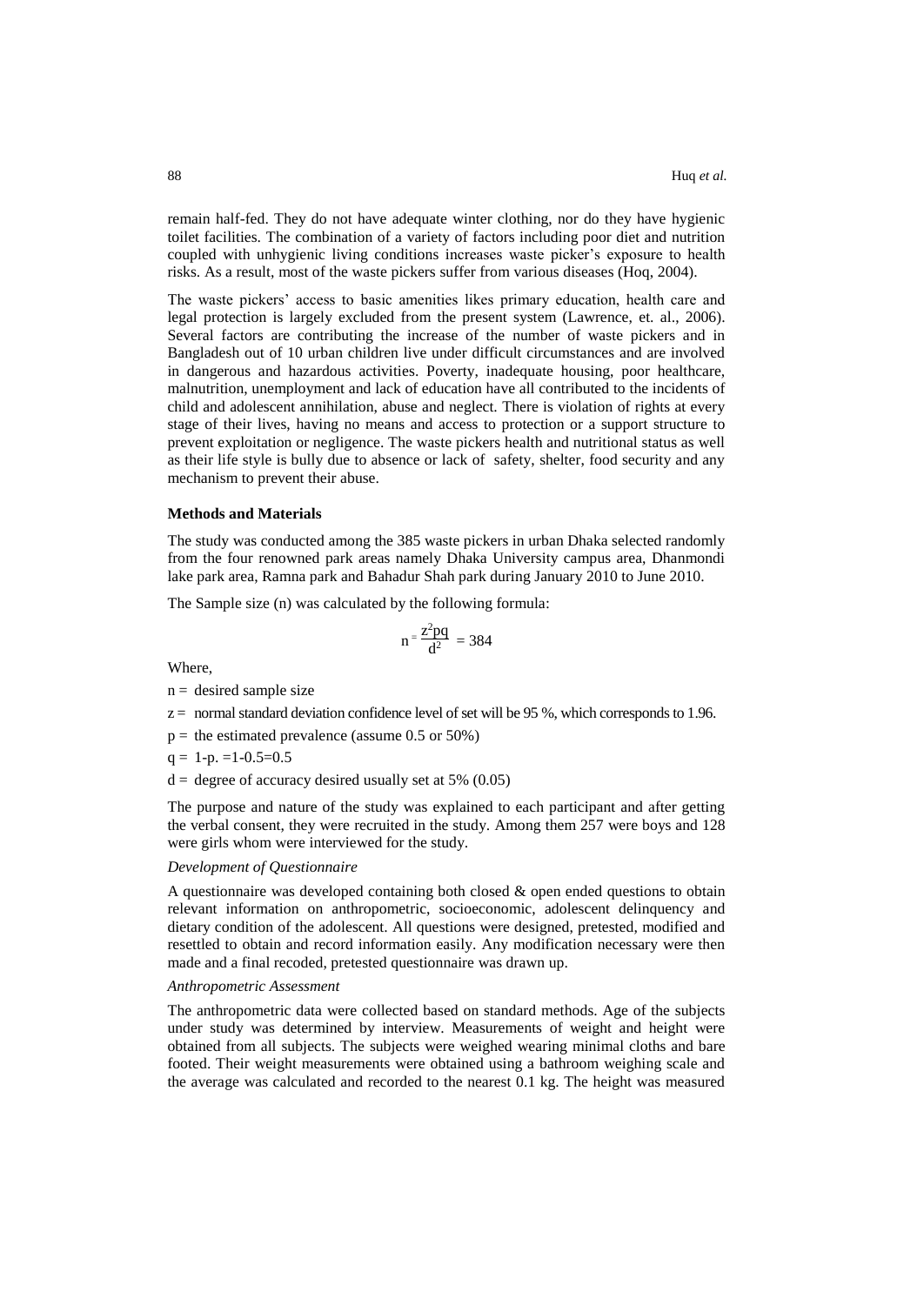with a wooden measuring board without shoes and the average was calculated and recorded to the nearest 0.1 cm. Body Mass Index (BMI) as the best method of measuring the nutritional status of adolescent.

$$
BMI = \frac{Weight in kg}{Height in m^2}
$$

# *Socio-demographic and Delinquency Data*

Information on demographic, delinquent and socioeconomic variables was obtained by a standard structured questionnaire. The patterns of various delinquency occurred during adolescent period was collected by a standard questionnaire involving their lack of love and affection from their parents and relatives, ignorance of their aspiration, beating, various types of pressure from the outsiders etc. On the other hand, the family conditions, living status, relations of parents and relatives, lack of fulfillment of their needs were also observed. From this micro-sociological perspective was used to identify of their involvements with various types of delinquent activities.

### *Dietary Behavior Assessment*

Food intake pattern was assessed by the three days consecutive food consumption of qualitative food frequency questionnaire methods.

### *Data analysis*

The data were properly checked, cleaned and entered into the computer from the appropriate codes on the form. The frequency distributions of the entire variables were checked by using SPSS 12.0 windows program. For proper analysis, Univariate and bivariate (cross tabulation and association measures 'Lamda') analysis were used to assess the relationships among the variables.

### **Results and Discussions**

The percentage of the of waste pickers under different age group was shown in table-1 which indicated that about 40% of them aged ten to twelve years and the second highest (36.1%) group aged thirteen to fifteen years. So it is observed that most of the adolescent are below 15 years old. Most of the respondents are found male (66.8%). Among the respondents, 28.8% waste pickers were live alone in Dhaka City and most of them (34.8%) belong to six to eight member's family.

| Age (Years)                       | $n\left(\frac{9}{6}\right)$ | <b>Sex</b> | $n\left(\frac{9}{6}\right)$ | <b>Family Size</b>        | n (%)      |  |  |  |  |  |
|-----------------------------------|-----------------------------|------------|-----------------------------|---------------------------|------------|--|--|--|--|--|
| $10-12$                           | 154(40.0)                   | Male       | 257(66.8)                   | Living Alone              | 111 (28.8) |  |  |  |  |  |
| $13 - 15$                         | 139 (36.1)                  | Female     | 128(33.2)                   | $3 - 5$                   | 87(22.6)   |  |  |  |  |  |
| $16-18$                           | 92(23.9)                    |            |                             | $6 - 8$                   | 131(34.0)  |  |  |  |  |  |
|                                   |                             |            |                             | >8                        | 56 (14.6)  |  |  |  |  |  |
| <b>Total</b>                      | 385 (100)                   |            | 385 (100)                   |                           | 385 (100)  |  |  |  |  |  |
|                                   |                             |            |                             |                           |            |  |  |  |  |  |
| <b>Socio-economic Information</b> |                             |            | Mean                        | <b>Standard deviation</b> |            |  |  |  |  |  |
| Daily Income (Taka)               |                             |            | 68.45                       | 13.32                     |            |  |  |  |  |  |
| Daily Expenditure (Taka)          |                             |            | 76.76                       | 14.44                     |            |  |  |  |  |  |
| Daily expenditure on foods (Taka) |                             |            | 56.58                       | 9.42                      |            |  |  |  |  |  |

**Table 1. Demographic and socio-economic information of the respondents**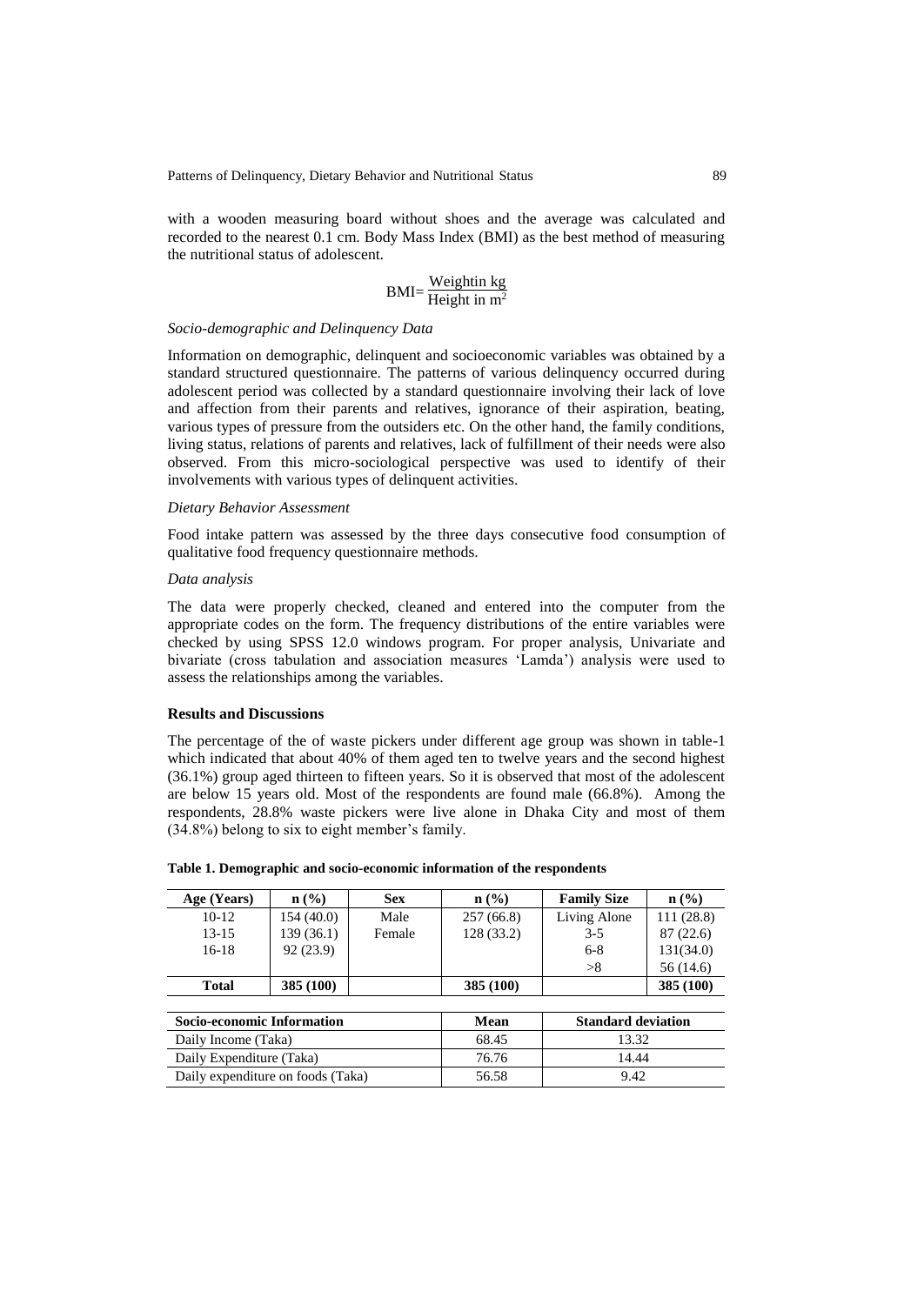Many waste pickers have no choice but to help support their poverty stricken families and become involved in hazardous work. Moreover, they are deprived of their basic rights such as education, nutrition and protection. The above table shows that waste pickers earn only 68.45± 13.32 Tk. per day. According to the United Nations international standard of measuring poverty, they live below the line of absolute poverty (Todaro & Smith, 2010). On the other hand, the daily expenditure on food was about  $56.58\pm9.42$  Taka, which indicate that more than 82.6% of their income was expended for getting food. From the above data stated that, daily expenditure of waste pickers were higher than their income. That means, they have deficit budget for the existence of their survival and try to adapt alternative method for earning money that is theft, pick-pocketing etc. 'I received Tk 25 after joining a political procession (picketing) on the last day of the blockade and I had a great meal on that day,' said Abdul (pen-name) with a smile on his face questioning what is the causes of joining political procession/picketing? However, income shortage was not the only causes of joining delinquent activities, other causes also penetrates delinquency such as, living status and/ or place, peer group influence etc. Delinquent peers can extract tremendous influence behavior, attitude and beliefs. Deviant peers help provide friendship networks that support delinquency and drug use (Siegel, 1998).

| <b>Reasons</b>                | Number of the respondents | Percentage |
|-------------------------------|---------------------------|------------|
| Divorced/separated of parents | 39                        | 34.2       |
| $2nd$ marriage of Father      | ч                         | 8.3        |
| $2nd$ marriage of Mother      |                           | 0.9        |
| Parents live in village       | 13                        | 12.0       |
| Orphan                        | 19                        | 16.7       |
| Financial problems            | 30                        | 27.8       |
| Total                         |                           | 100        |

**Table 2. Distribution of the all respondents by reasons of their living alone** 

Table-1 also shows that 28.8% of the respondents were live alone and table-2 shows the distribution of the all respondents why living alone. Divorced / separated (34.2%), Financial problems and orphan life  $(27.8\%)$ ,  $2<sup>nd</sup>$  marriage of their parents was also the major causes for living alone and thus they live in the street, park or slum areas. The early study of Breckinridge and Abbott, upon analysis of some 13000 cases of delinquent children, showed that 34 percent came from broken homes (Barnes & Teeters, 2003).

|  |  | Table 3. Patterns of delinquency among the adolescent waste pickers |  |  |  |  |
|--|--|---------------------------------------------------------------------|--|--|--|--|
|--|--|---------------------------------------------------------------------|--|--|--|--|

| Patterns*                     | <b>Frequency</b> | <b>Percentage</b> |
|-------------------------------|------------------|-------------------|
| Theft                         | 219              | 56.8              |
| Purse/bag-snatch              | 124              | 31.4              |
| Pick pocket                   | 98               | 25.5              |
| Fraud/cheating                | 59               | 15.3              |
| Picketing                     | 128              | 33.2              |
| Assault/Sexual abuse          | 42               | 10.9              |
| Drug bearing and selling      | 31               | 8.5               |
| Bomb/explosive /arms bearing  | 29               | 7.5               |
| No Involvement in delinquency | 38               | 9.9               |

\*Multiple responses observed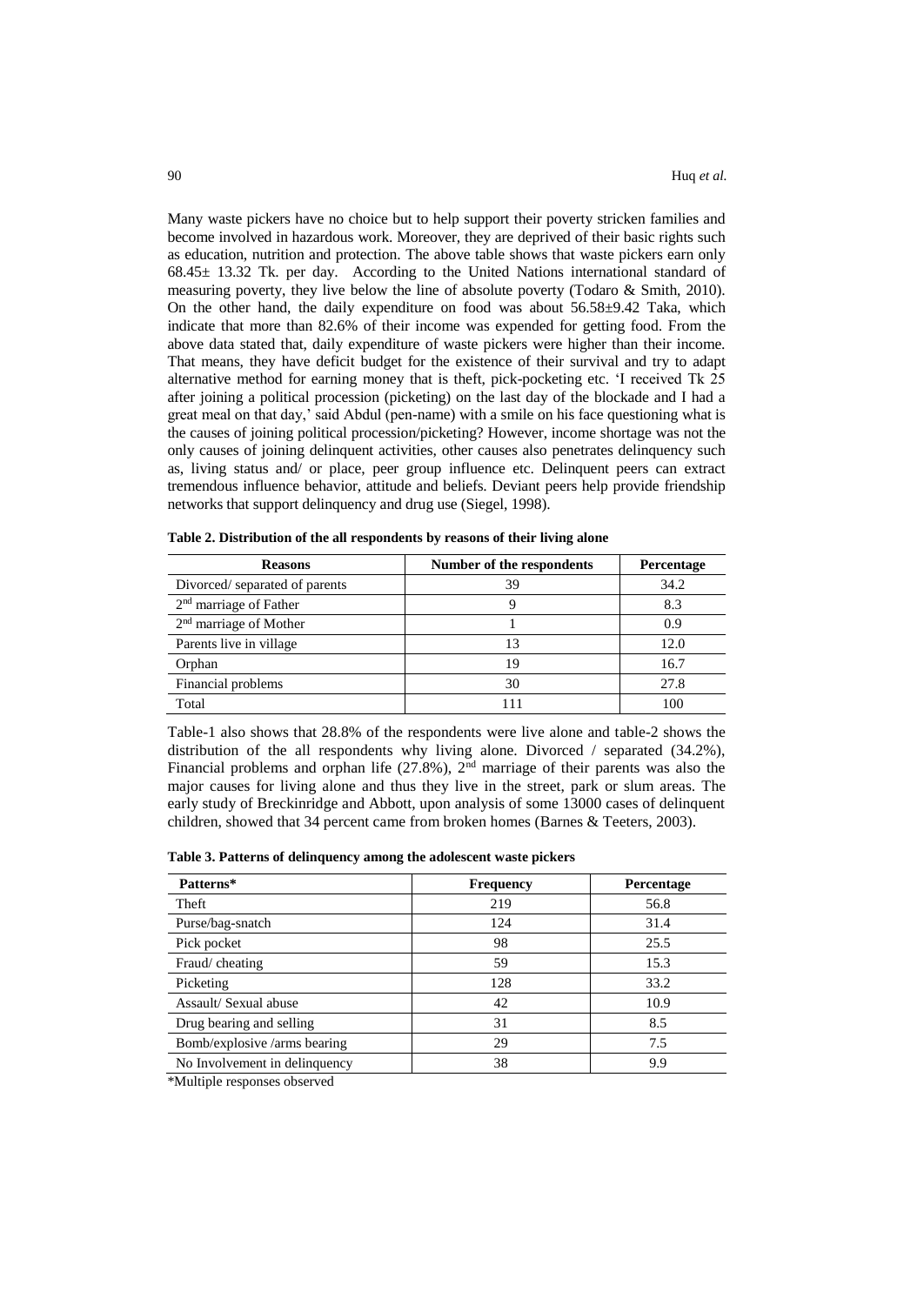Table-3 shows the patterns of delinquency among the adolescent waste picker in Dhaka city and reveals that most of waste pickers are involved in Theft (56.8%), Purse/ bagsnatch (31.4%), and Picketing (33.2%). They were also involved in pick pocket (25.5%), fraud/ cheating (15.3%), assault/ sexual abuse (10.9%). Moreover, a considerable percent adolescents waste pickers involvement with the violent activities like bomb/explosive /arms bearing and drug bearing and selling. However, a modest numbers of adolescent waste pickers were out of these delinquency activities. According to Delbert Elliot, Sutherland and Hirschi's findings about to commit crime or adolescent delinquent activities pattern were very similar to the above findings (Adler, et. al., 2004).

|                               | <b>Dietary Behavior</b>                         |                              |                                                       |                                    |  |  |  |  |  |
|-------------------------------|-------------------------------------------------|------------------------------|-------------------------------------------------------|------------------------------------|--|--|--|--|--|
| <b>Living Status</b>          | <b>Regular meal</b><br>taking thrice<br>per day | <b>Taking</b><br>stale foods | Rice, meat/fish,<br>pulse, veg. taken<br>during lunch | <b>Taking</b><br>hygienic<br>foods |  |  |  |  |  |
| Living with parents $(n=109)$ | 81 (74.3)                                       | 9(8.3)                       | 26(23.9)                                              | 95 (87.2)                          |  |  |  |  |  |
| Father $(n=21)$               | 12(57.1)                                        | 3(14.3)                      | 4(19.0)                                               | 13 (61.9)                          |  |  |  |  |  |
| Mother $(n=89)$               | 55(61.8)                                        | 5(5.6)                       | 17(19.1)                                              | 74(83.1)                           |  |  |  |  |  |
| Relatives $(n=55)$            | 40(72.7)                                        | 7(12.7)                      | 7(12.7)                                               | 44(80.0)                           |  |  |  |  |  |
| Living alone $(n=111)$        | 26(23.4)                                        | 29(26.1)                     | 9(8.1)                                                | 20(18.0)                           |  |  |  |  |  |

Table-4 shows the relations between status of their living and dietary behavior of the waste pickers. About three quarters (74.3%) of the waste pickers taking their meals thrice daily who's were living with their both parents, while above fifty percent of waste pickers living with father took three times per day. Again, only about ten percent waste pickers took fusty foods who's living with their both parents or single parents, while 26.1% waste pickers living without parents took it. During lunch, about one fourth of the waste pickers living with both parents took more balanced food than living with only mother or father. More hygienic foods were taken observed in who's living with their parents.

| BMI           | <b>Nutritional Status</b> | Boys, $n$ $(\%)$ | Girls, $n$ $(\%)$ |  |
|---------------|---------------------------|------------------|-------------------|--|
| <16.0         | $\mathrm{LED}_3$          | 101(39.3)        | 60(46.9)          |  |
| $16.1 - 17.0$ | $\mathrm{LED}_2$          | 43(16.7)         | 25(19.5)          |  |
| 17.1-18.49    | $\text{CED}_1$            | 39(15.2)         | 15(11.7)          |  |
| 18.5-24.9     | Normal                    | 68 (26.5)        | 25(19.5)          |  |
| 25.0-30.0     | Overweight                | 6(2.3)           | 3(2.3)            |  |
| >30.0         | Obese                     | 0(0.0)           | 0(0.0)            |  |
|               | Total                     | 257 (100)        | 128 (100)         |  |

**Table 5. Percent distribution of the Body Mass Index (BMI) by sex N = 385 (Boys =257, Girls=128), (CED= Chronic Energy Deficiency)**

Table-5 shows the distributions of the adolescent waste picker's Nutritional Status (BMI) in selected waste pickers and it was found that majority of the boys and girls BMI was very low (<16.0) and indicated that both boys (39.3%) and girls (46.9%) were severely malnourished. On the other hand 26.5% boys and 19.5% girls were normal BMI or wellnourished.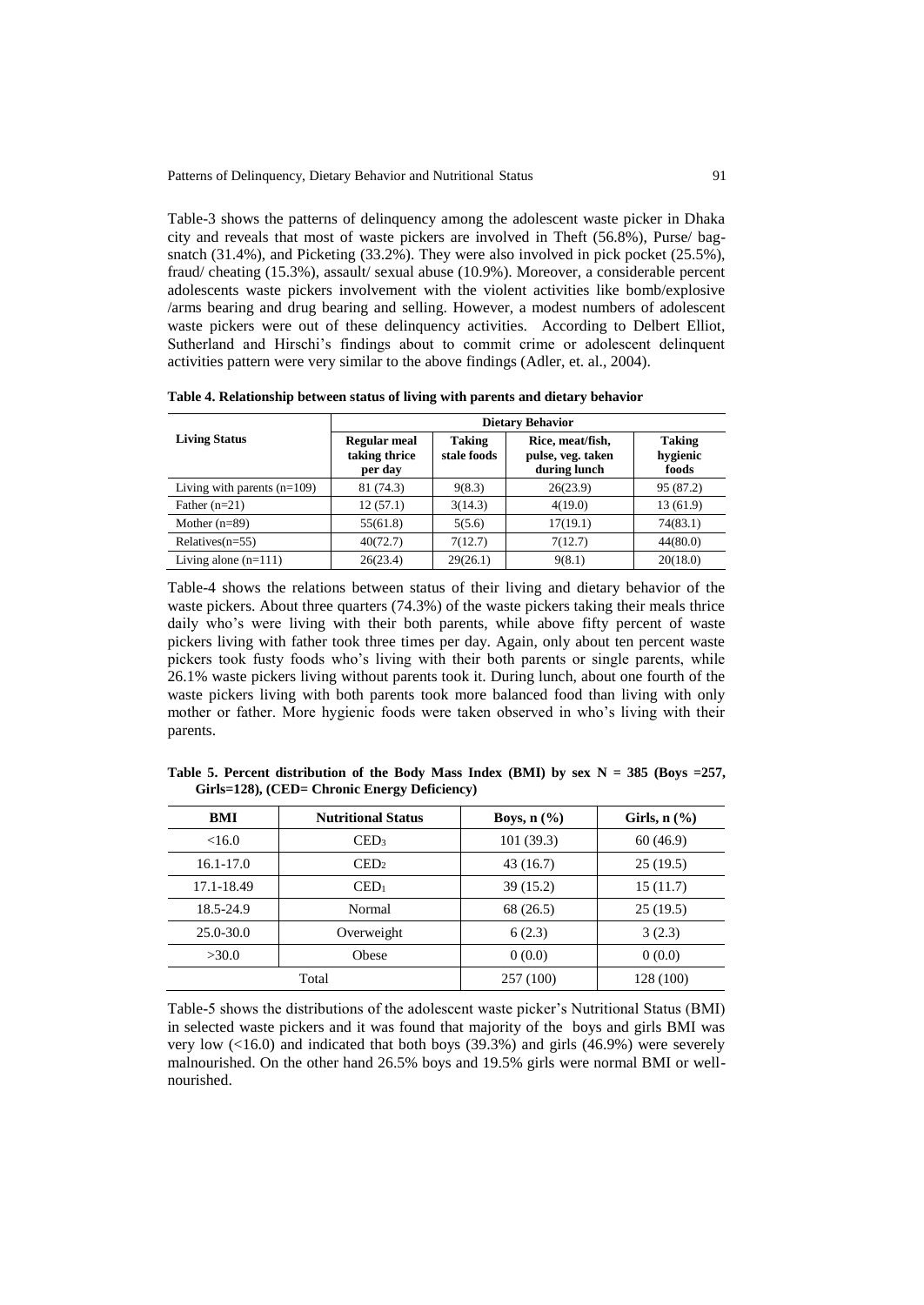|                      | <b>Patterns of Delinquency</b> |                  |             |                |                |                                |                                   |                                          |                                     |       |
|----------------------|--------------------------------|------------------|-------------|----------------|----------------|--------------------------------|-----------------------------------|------------------------------------------|-------------------------------------|-------|
| <b>Living Status</b> | Theft                          | Purse/bag-snatch | Pick pocket | Fraud/cheating | Picketing      | <b>Assault/Sexual</b><br>abuse | bearing<br>selling<br>Drug<br>and | <b>Bomb/explosive</b><br>bearing<br>arms | No Involvement<br>delinquency<br>트. | Total |
| Living with parents  | 5                              | 2                | 3           | $\overline{2}$ | $\overline{c}$ | $\overline{2}$                 |                                   | $\Omega$                                 | 8                                   | 25    |
| Father               | 13                             | 11               | 8           | 13             | 20             | $\overline{4}$                 | 1                                 | 1                                        | 10                                  | 81    |
| Mother               | 21                             | 28               | 19          | 13             | 13             | $\overline{2}$                 | 1                                 | $\Omega$                                 | 13                                  | 110   |
| Relatives            | 23                             | 2                | 2           | 5              | 5              | $\overline{7}$                 | 6                                 | 4                                        | 7                                   | 61    |
| Living alone         | 50                             | 2                | 16          | $\overline{c}$ | 12             | 11                             | 7                                 | 8                                        | $\overline{0}$                      | 108   |
| Total                | 112                            | 45               | 48          | 35             | 52             | 26                             | 16                                | 13                                       | 38                                  | 385   |

**Table 6. Association between Living status and patterns of adolescent delinquency**

Calculated value of Lamda  $(\lambda) = 0.68$ 

Table-6 shows the association between living status of the respondents and the patterns of adolescent delinquency and found that the adolescent who live with parents was involved in less delinquent activities such as theft (20%), purse snatch (8%) and pick-pocketing (12%). But the adolescent who live alone was involved in more delinquent activities such as theft (46.3%), pick-pocketing (14.8%), picketing (11.1%), assault/ sexual abuse (10.2%) and bomb blast (7.4%). Similar activities were done by the adolescent who live with relatives. Yet again, the adolescent who live alone was more involved in delinquent activities (28.1%) than living with parents (6.5%). From these cross tabulation it has been taken the association measurement, Lamda  $(\lambda)$  with the value of 0.68 that means the association between living status of the respondents and the patterns of adolescent delinquency is high. So it can claim that patterns of adolescent delinquency depend on respondents living status. Demath and Brown (2004) was found the similar patterns of adolescent delinquent activities (Demath and Brown, 2004).

|               |          | <b>Patterns of Delinquency</b> |                |                |           |                             |                                   |                                          |                                                          |       |  |
|---------------|----------|--------------------------------|----------------|----------------|-----------|-----------------------------|-----------------------------------|------------------------------------------|----------------------------------------------------------|-------|--|
| <b>BMI</b>    | Theft    | Purse/bag-<br>snatch           | pocket<br>Pick | Fraud/cheating | Picketing | Sexual<br>abuse<br>Assault/ | bearing<br>selling<br>Drug<br>and | <b>Bomb/explosive</b><br>bearing<br>arms | Involvement<br>delinquency<br>$\tilde{\mathbf{z}}$<br>.크 | Total |  |
| <16.0         | 38       | 21                             | 21             | 14             | 13        | 22                          | 15                                | 14                                       | 13                                                       | 171   |  |
| $16.1 - 17.0$ | 19       | 7                              | 10             | 4              | 6         | $\overline{4}$              | 4                                 | 6                                        | 5                                                        | 65    |  |
| 17.1-18.49    | 8        | 10                             | 7              | 3              | 3         | 5                           | 3                                 | $\overline{c}$                           | 6                                                        | 47    |  |
| 18.5-24.9     | 32       | 10                             | 14             | 8              | 7         | 9                           | 3                                 | 3                                        | 8                                                        | 94    |  |
| 25.0-30.0     | $\Omega$ | $\overline{4}$                 | 3              |                | $\Omega$  | $\Omega$                    | $\Omega$                          | $\theta$                                 | $\Omega$                                                 | 8     |  |
| Total         | 97       | 52                             | 55             | 30             | 29        | 40                          | 25                                | 25                                       | 32                                                       | 385   |  |

**Table 7. Association between BMI and patterns of adolescent delinquency**

Calculated value of Lamda  $(\lambda) = 0.021$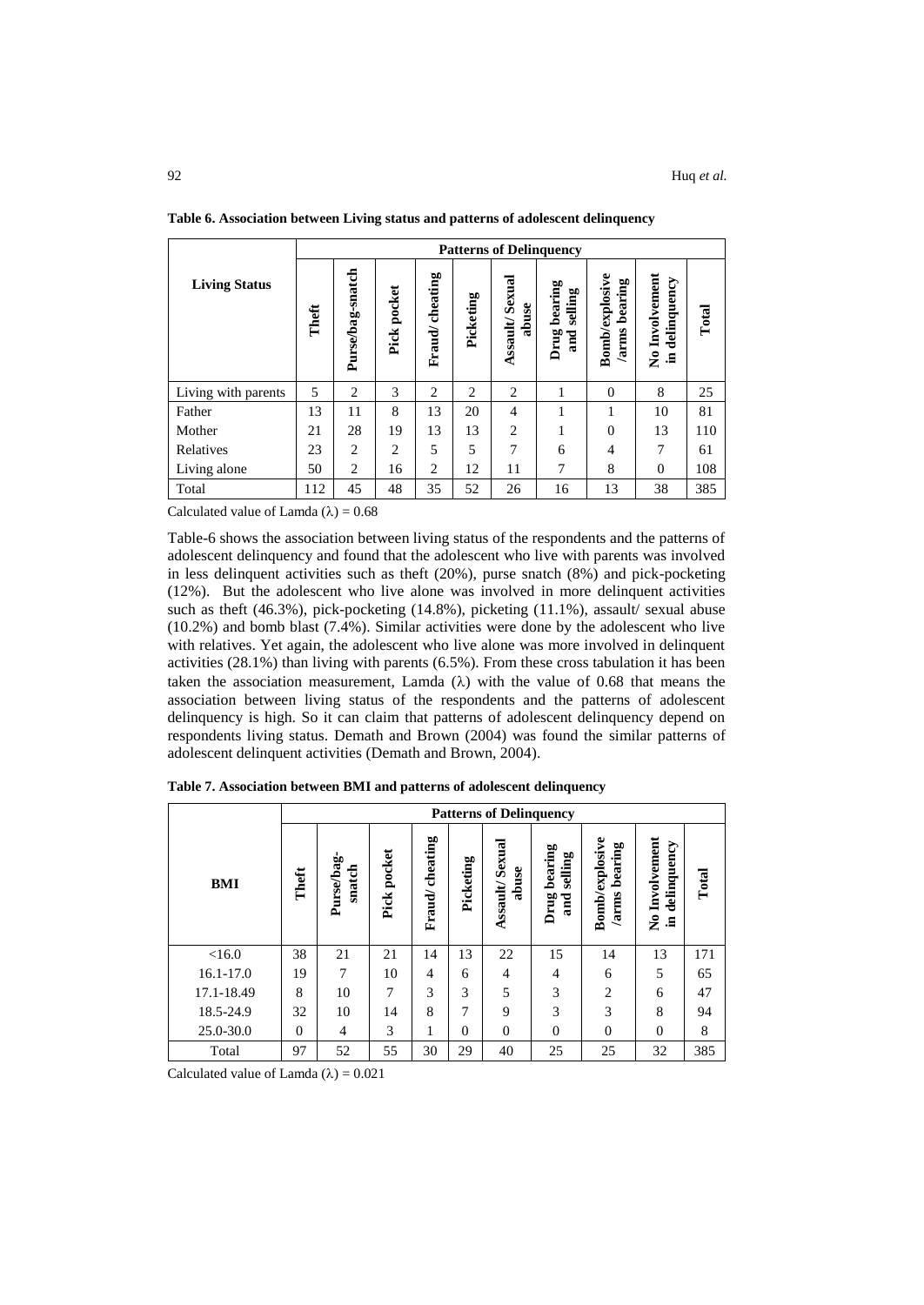Patterns of Delinquency, Dietary Behavior and Nutritional Status 93

Adolescents in single-parent families are significantly more delinquent than their counterparts residing with two biological, married parents, although these differences are reduced once the authors account for various family processes. Furthermore, family processes fully account for the higher levels of delinquency exhibited by adolescents from single-father versus single-mother families (Demath & Brown, 2004).

Table-7 shows the association between BMI of the respondents and the patterns of adolescent delinquency, from these cross tabulation it has been taken the association measurement, Lamda  $(\lambda)$  with the value of 0.021 that means the association between BMI and the patterns of adolescent delinquency are very poor.

In the context of table 6 and 7, the nutritional status (BMI) and the patterns of adolescent delinquency are independent in respect of each other, but on the other hand, patterns of adolescent delinquency are highly related with living status of the respondent. The study concluded that the adolescent delinquent activities are highly related with the sociological factors than biological factors.

# **Conclusion**

Adolescent waste pickers are deprived of nutritious food required for healthy growth and development. Most of them were living with broken families and alone that is why they are deprived of basic needs. They are denied of normal childhood, stated that most of the adolescent waste pickers are involved in various types of delinquent activities. Comparing the biological and sociological factors of adolescent delinquent activities in Dhaka city, Bangladesh shows that the sociological factors are more prone to influence these adolescent delinquent activities. It is our moral and social obligation to resolve this issue.

#### **References**

- Adler, F. Mueller., G.O.W and Laufer, W.S. (2004). Criminology and the Criminal Justice System, The McGraw Hill Company, New York. 53-147 pp.
- Ahmed, K.S. (2003). A Baseline survey of street children in Bangladesh, National Child-Labour Survey 2002 –2003, The Bangladesh Bureau of Statistics, Dhaka.
- Barnes, H.E., and N. K. Teeters. (2003). In Criminology: The American Crime Problem, Prentice Hall, Inc, New York.
- Demath, S., and Brown, S. L. (2004). Family Structure, Family Processes, and Adolescent Delinquency: The Significance of Parental Absence versus Parental Gender, Journal of Research in Crime and Delinquency., 41(1): 58-81.
- Dreizen, S., Spirakis, C. N. & Stone, R. E. (1967). A comparison of skeletal growth and maturation in undernourished and well-nourished girls before and after menarche, J. Pediatr*.,* 70**:** 256- 263.
- Eerd, M.V. (1997). The occupational Health Aspects of Waste Collection and Recycling: An inventory study in India, UWEP Working Documents, UWEP Working document 4, part II. <http://www.waste.nl/page/157/offset/30> (accessed 20 August 2007)
- Flores, D., and Sagot, M. (2006). Guidelines to promote decent work for young ex-child labourers in marginalised urban zones, Report for (ILO/IPEC), International Labour Organization, Geneva.
- Furedy, C. (1990). Social Aspects of Waste Recovery in Asian Cities, Environmental Sanitation Reviews Series, 30:2-52.